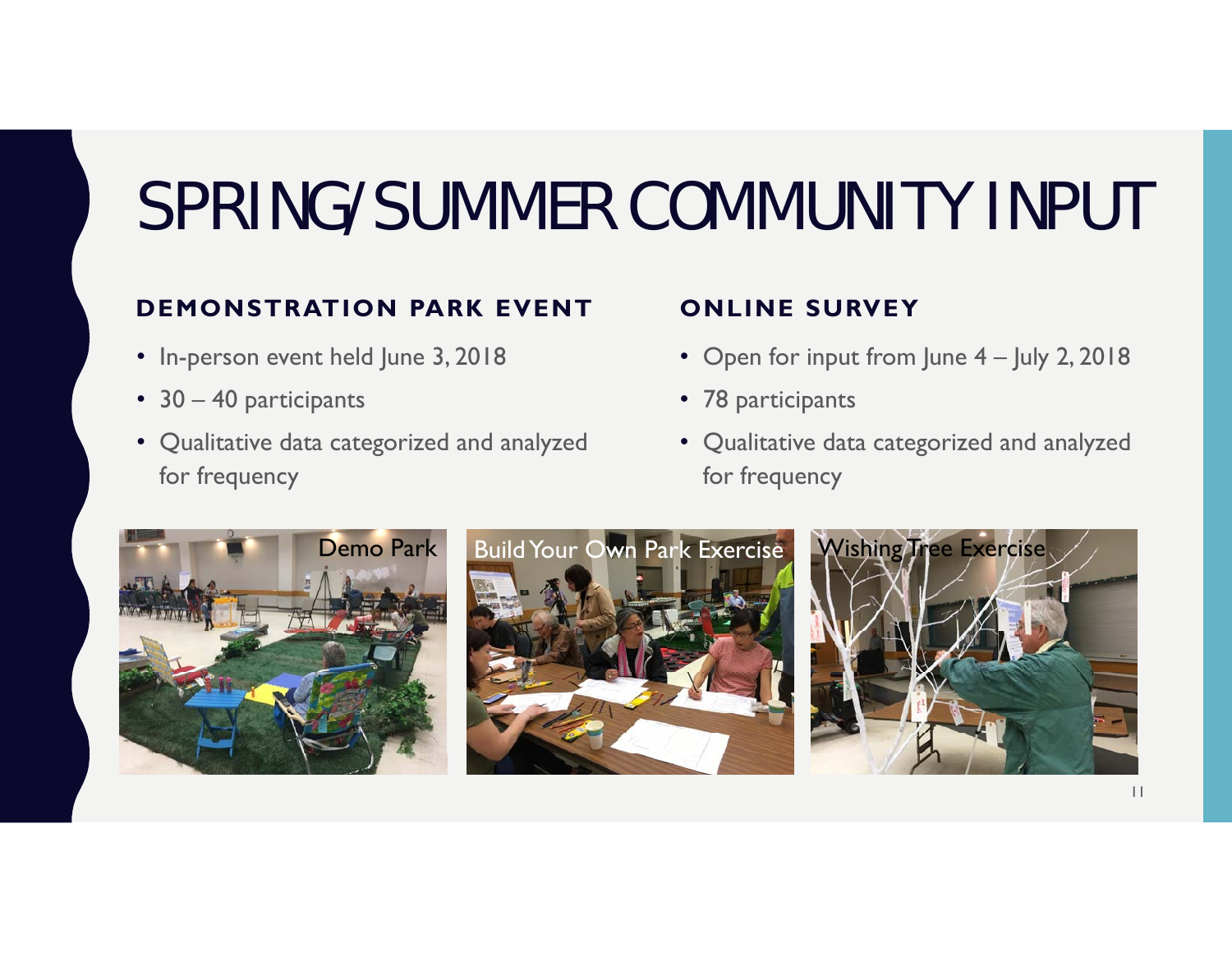#### EXERCISE 1: WHAT IS YOUR TOP PRIORITY FOR THE PARK?

Demonstration Park Participants:

- 1. Relaxation and Connection (e.g., fun hangout space for all ages, building community)
- 2. Creative/Unique/Fun/Pride (e.g., bright elements, community pride)
- 3. Tie between:
	- Dog-Friendly
	- •Eco-Friendly/Nature
	- Water Feature/Play area

Online Survey Participants:

- 1. Relaxation and Connection (e.g., gathering space, inclusive, family friendly)
- 2. Creative/Unique/Fun/Pride (e.g., creative, engaging, attract people to the area)
- 3. Safe (e.g., safe for all participants; free from crime, litter and decay)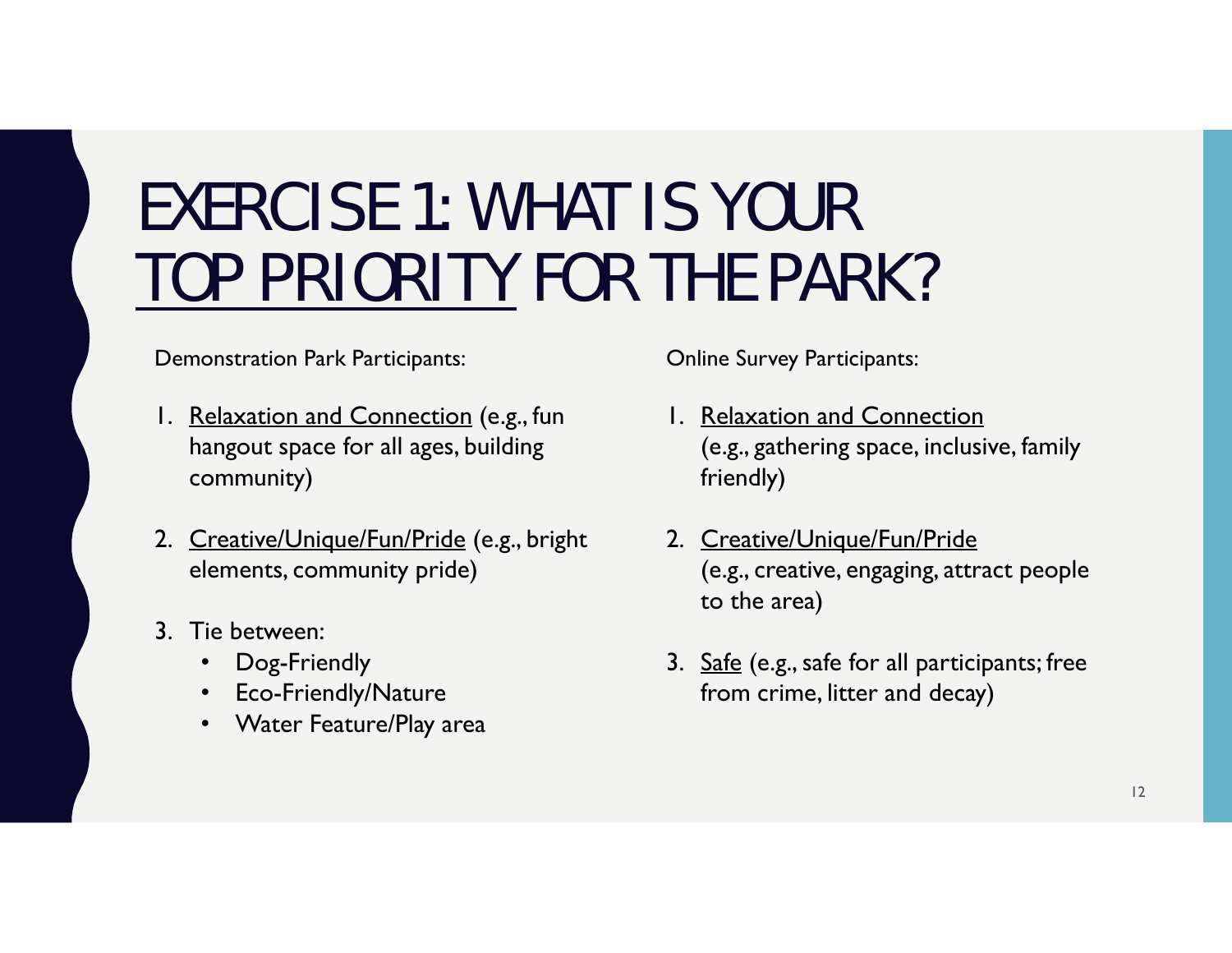# IN THEIR OWN WORDS

"Gathering space"

"A place to socialize and relax"

"Bringing people together"

"A place to build community. Music, exercise, family"

"A gathering place for a variety of activities"

"Quiet space"

"I want it to be a fun hangout for all ages"

"A happy place"

"Community pride"

"Unique character"

"I want it to be safe and fun"

"Bright elements"

"I would want it to be fun"

"I want it to brighten Annandale and set a future"

"Celebrate Annandale"

"I want it to be creative"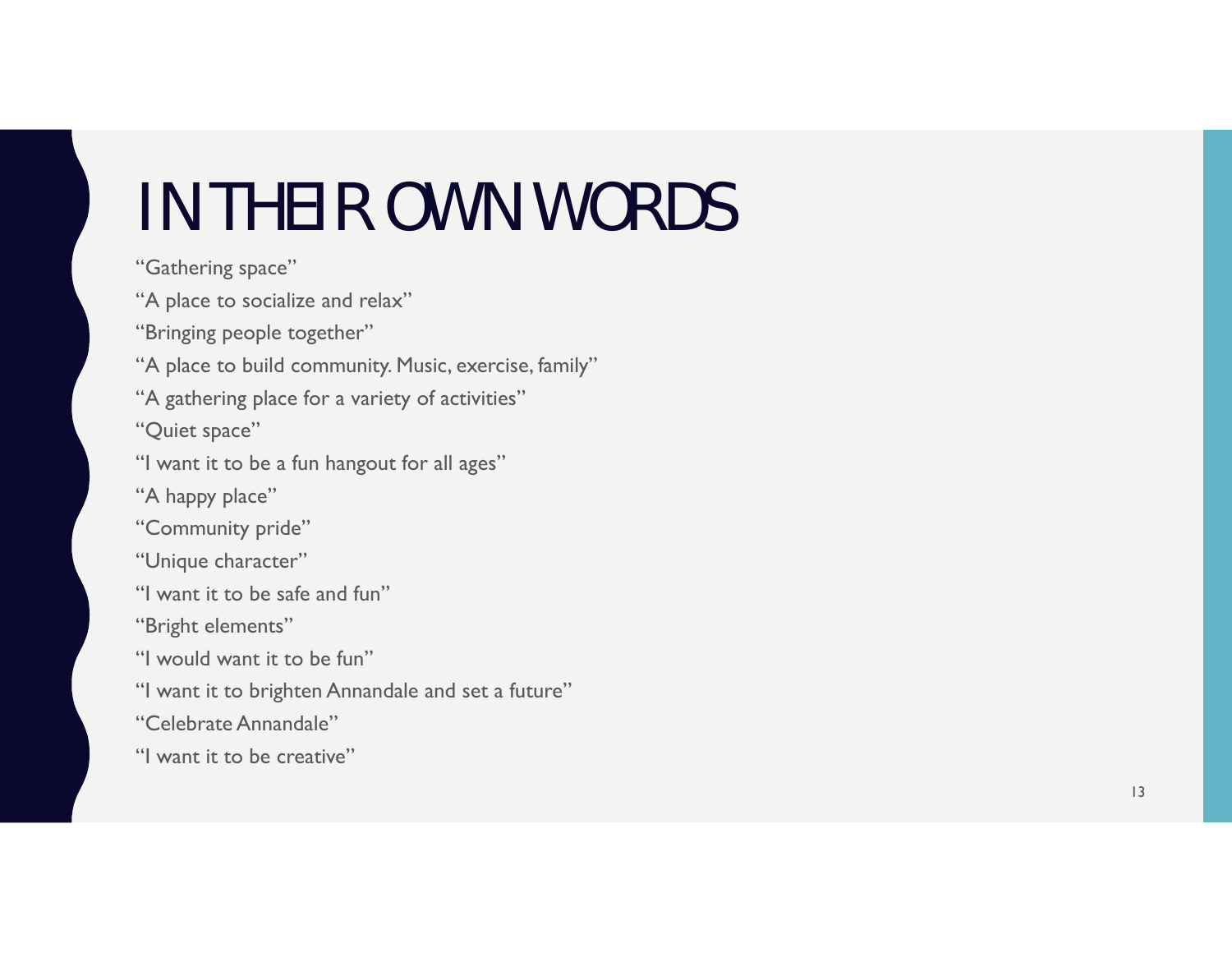# EXERCISE 2:

Demonstration Park Participants:

- 1. Relaxation and Connection (e.g., socialize and meet friends, enjoy people)
- 2. Arts/Film/Culture (e.g., outdoor movies, cultural activities)
- 3. Tie between:
	- Outdoor Fitness/Games
	- • Special Events/Misc. (e.g., fitness classes, farmers market, watch major sporting event broadcasts)

#### I WANT TO \_\_\_\_\_\_\_\_\_ IN THE PARK!

Online Survey Participants:

- 1. Shop at a market 73.97% (e.g., farmers, specialty)
- 2. Attend Performances 72.60% (e.g., music, theater, dance)
- 3. Tie between:
	- Watch a Movie or Film 69.86%
	- • Just Relax and Enjoy the Space - 68.49% (e.g., read a book, eat lunch)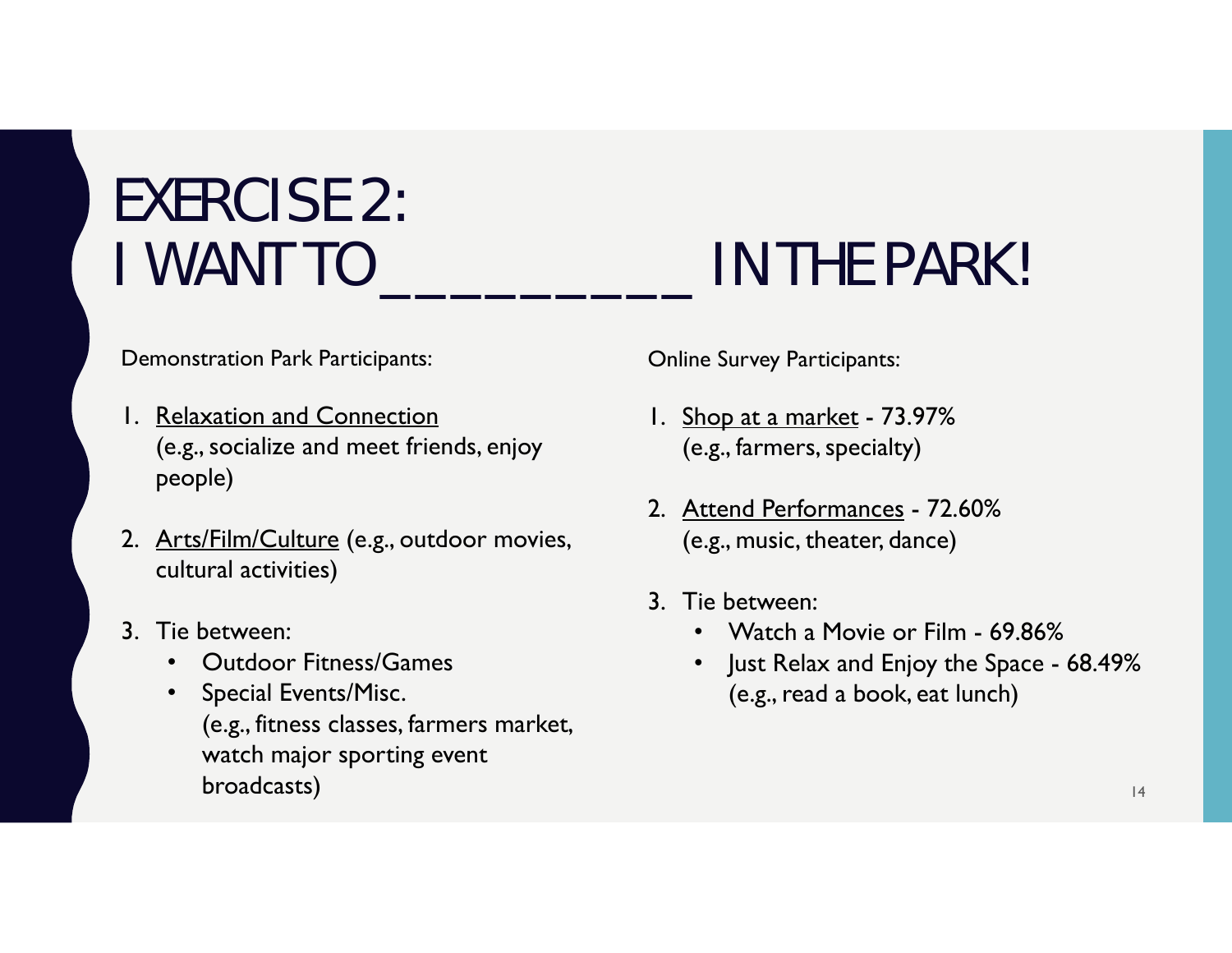# IN THEIR OWN WORDS

"Play bball and enjoy people"

"Climb trees"

"Chill"

"A place where grandparents can bring toddlers to play and interact."

"Library programming in the park!"

"I want to see a magician"

"A place to have an enjoy cultural activities"

"Watch summer movies on a projector and enjoy food and drink"

"Exercise activities suitable for family with young children"

"Bring foot traffic to the area and bring cool artists here"

"Children's activities like storytime"

"Days where we could host our pets"

"More green space"

"Community yard sale"

"Highlight Annandale's INCREDIBLE restaurants by having sampling days"

"Gardening in small spaces"

"Fitness classes were mentioned, but that is a fantastic idea. If I could give that extra points, I would"

"Programs for seniors" and the seniors of the senior senior senior senior senior senior senior seniors" and the senior senior senior senior senior senior senior senior senior senior senior senior senior senior senior senio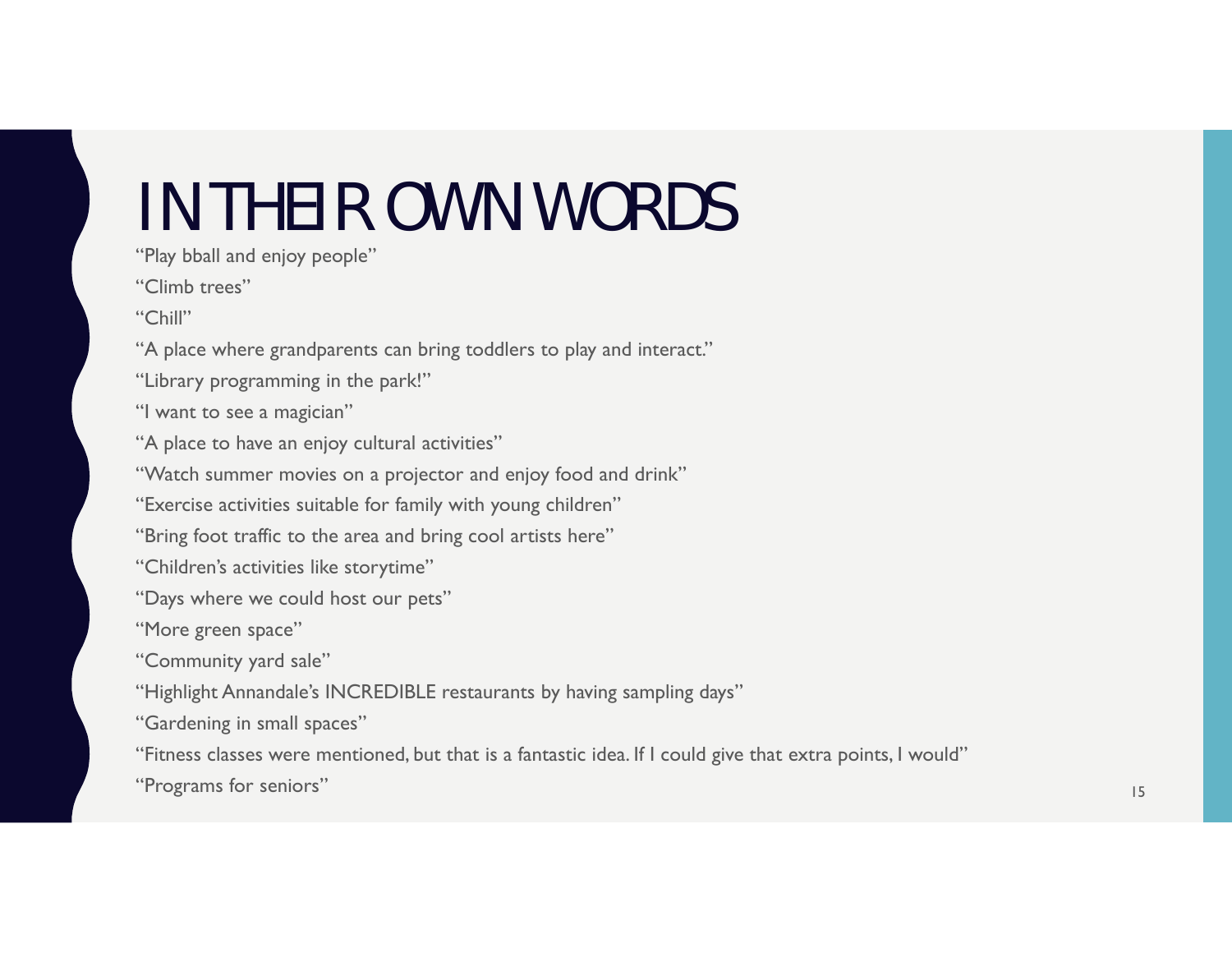#### EXERCISE 3: WHAT QUESTIONS OR CONCERNS DO YOU HAVE ABOUT THE PARK?

Demonstration Park Participants:

- 1. Pedestrian Safety & Car Traffic
- 2. Tie between:
	- •Participation/Enough Activities
	- Communication/Awareness of Space and Schedule
	- Maintenance of Park
	- •Space Safety/Crime

Online Survey Participants:

- 1. Space Safety/Crime (suggestions to address: security or safety patrols, cameras, lighting, community stewardship/partnerships)
- 2. Parking (suggestions to address: retain spaces) for ACCA CDC, coordinate shared parking for events)
- 3. Participation/Enough Activities (suggestions to address: good design to attract people, activate the space with variety of scheduling, marketing)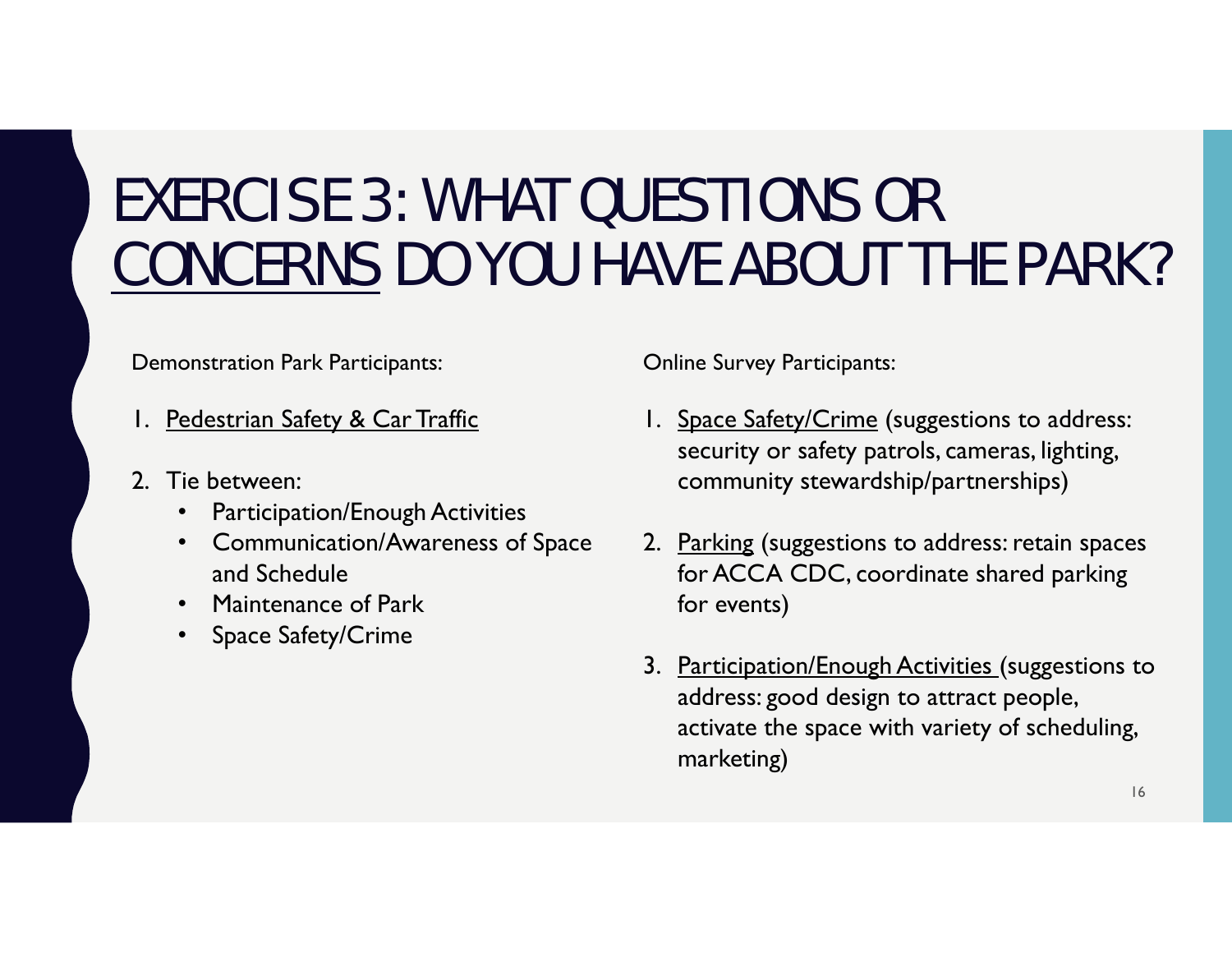#### IN THEIR OWN WORDS

"Traffic/pedestrian/vehicle safety" – signage, traffic calming strategies

"Accessibility" – incorporate accessible design

"Balancing nature and maintenance" – foster community stewardship/ownership

"Knowing what will be going on in the park" – advertise in local Nextdoor app

"Maintenance, usefulness" – dedicated funding for maintenance, continued community input

"Participation" – make the space really cool, advertise, spread the word

- "Vandalism and gathering space for violence" camera, video surveillance
- "Safety and litter" coordinate with police for regular patrols

"Loitering" – active policing

"How to get there and lack of parking" – figure out a way to make more foot accessible

"Vandalism" – reduce the opportunity through design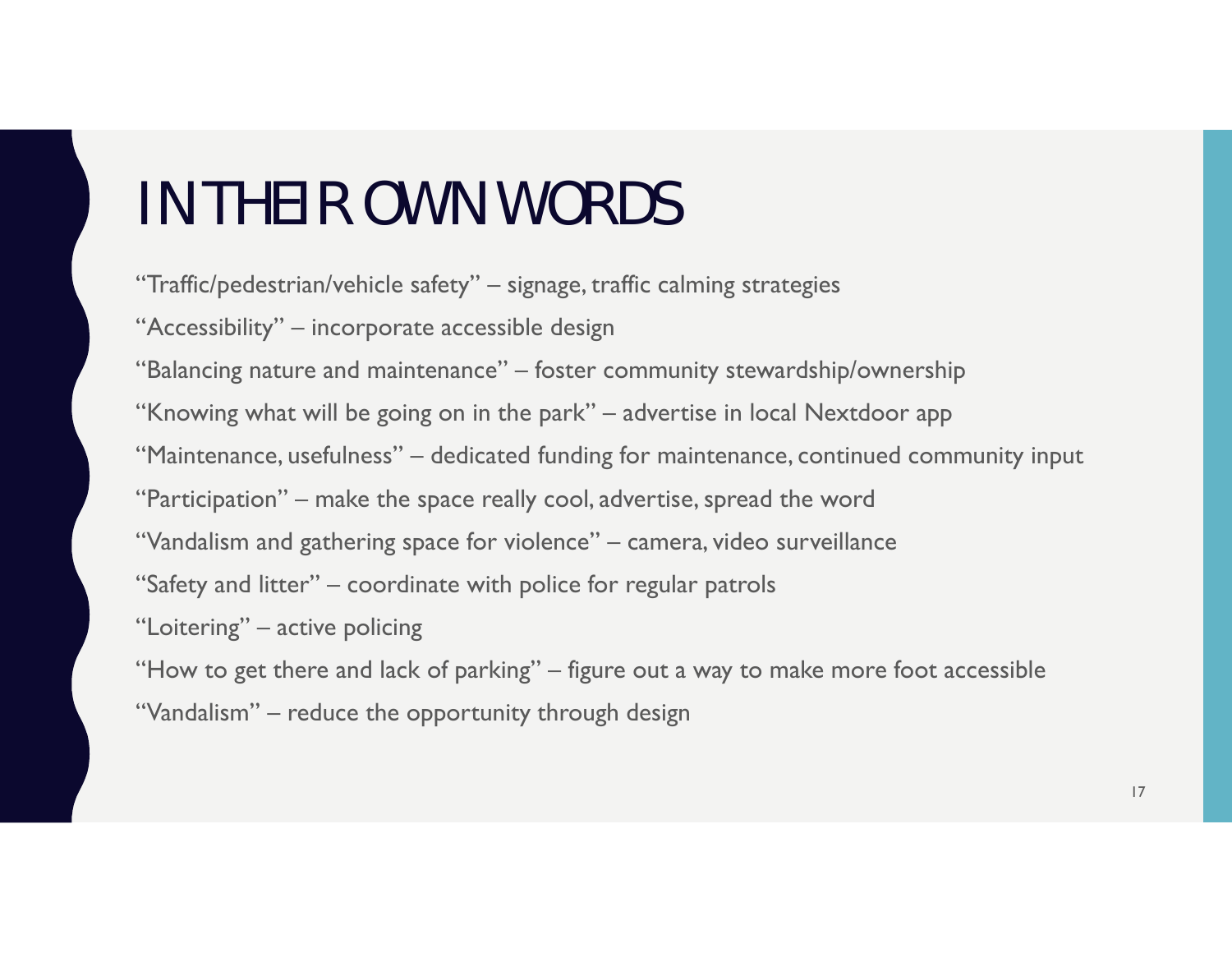### EXERCISE 4: BUILD YOUR OWN PARK

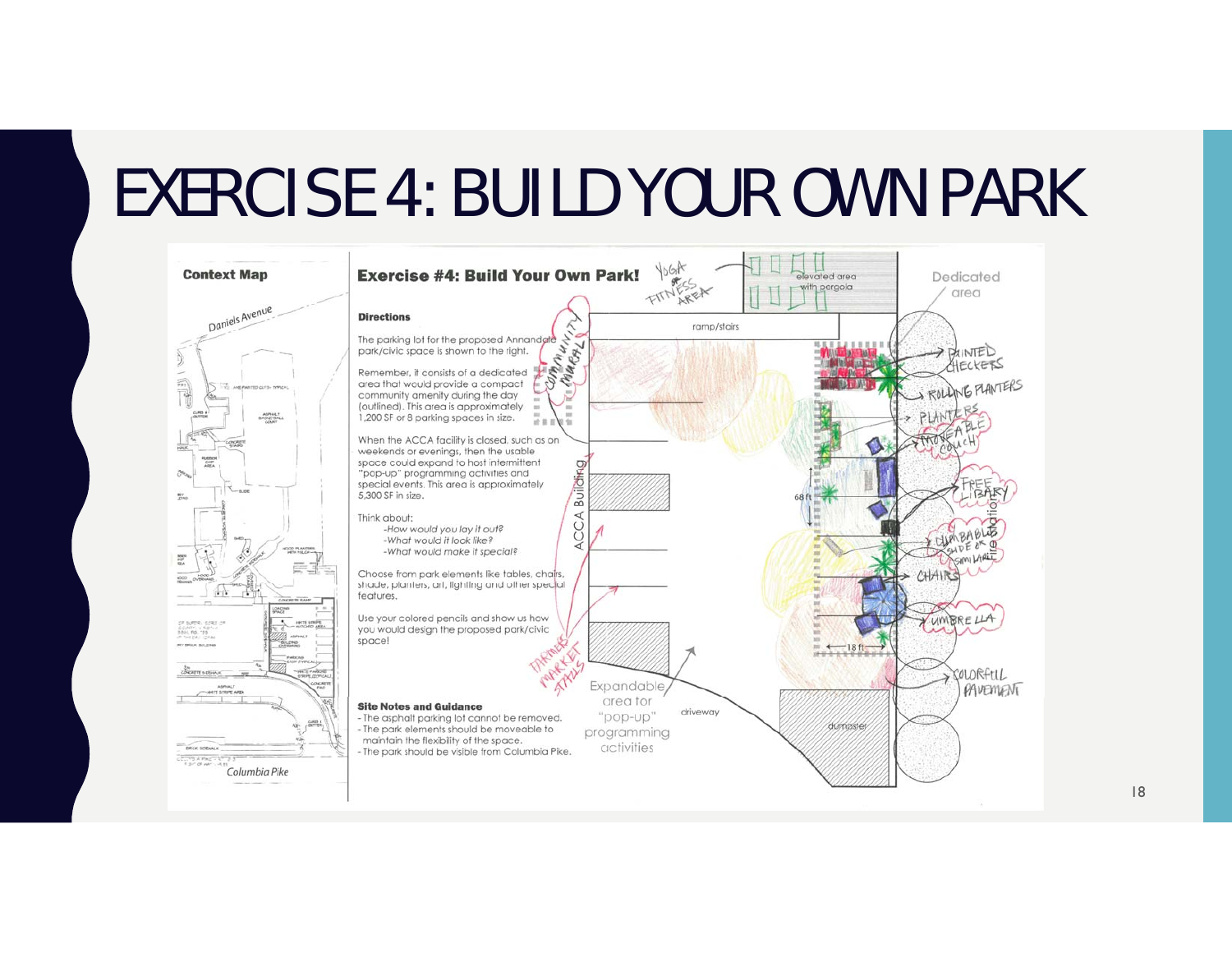# DRAWING EXERCISE IDEAS

- • Mural/Movie screen on the side of the building  $(10x)$
- • Dedicated (and Elevated) area element ideas:
	- •Seating/tables (18x)
	- •Playground elements/games (17x)
	- •Planters/Green walls/Trees (15x)
	- •Shade (11x)
	- •Ability to host events  $(11x)$
	- •Lighting (5x)
	- •Public Art (fence/ground) (5x)
- • Screen (Art/Green wall) the dumpster (10x)
	- •Park sign on the side (3x)
	- •Add bicycle racks nearby (2x)
	- •Climbing structure (2x)
	- •Add recycling bins nearby
- • Expandable Area/Parking lot element ideas:
	- •Markets/Events/Movies (13x)
	- •Seating (8x)
	- Games/Play (5x)
	- Ground treatment/Color (5x)
	- Bicycle area (3x)
	- Water play/Inflatable pool (2x)
	- Food/Ice Cream Trucks (7x)
- • Open Space element ideas:
	- •Dog area (4x)
	- •Sports/Games (6x)
	- Events Space (3x)
	- Garden Space (3x)
	- •Bathrooms (2x)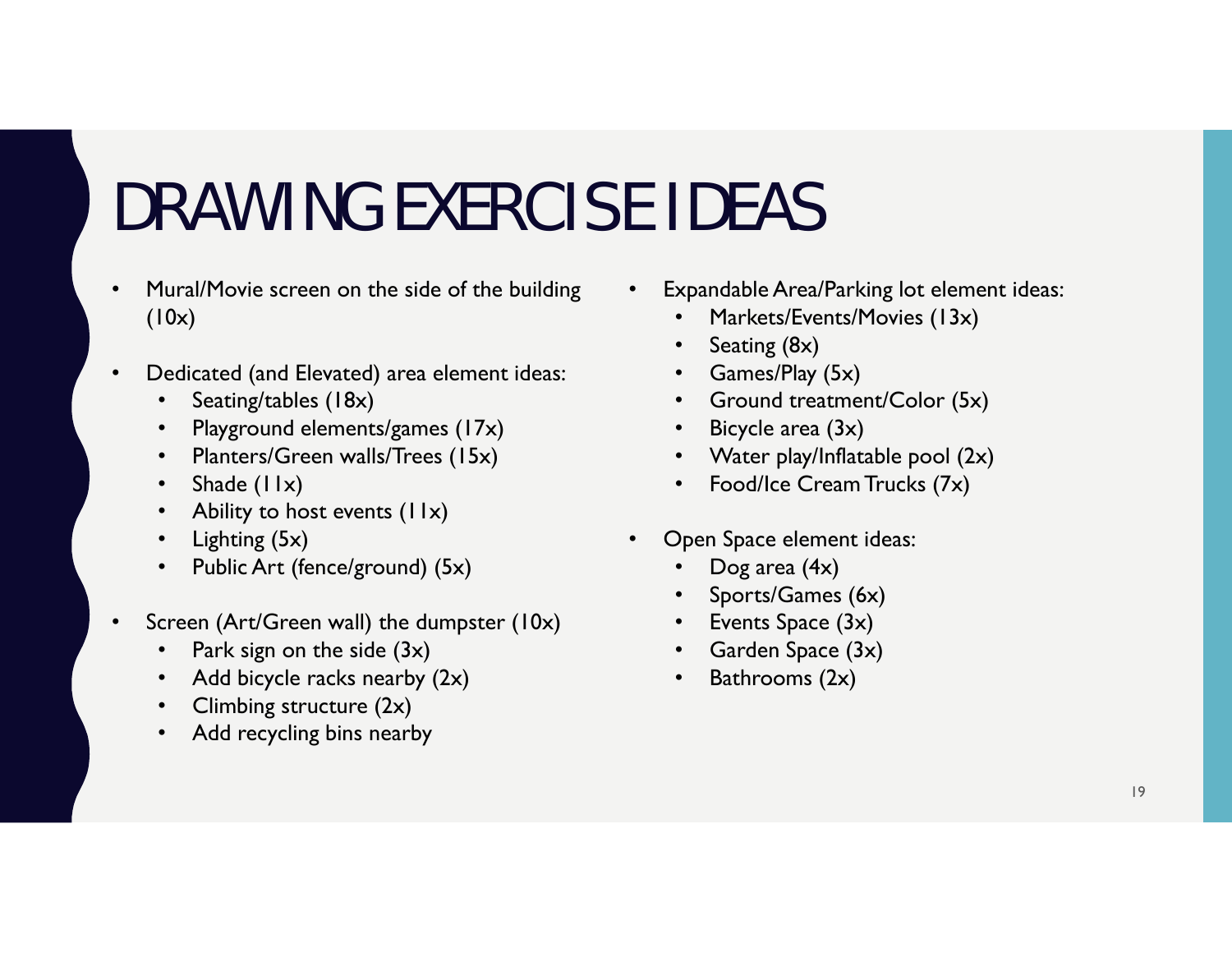#### EXERCISE 4: BUILD YOUR OWN PARK – SURVEY RESULTS

Online Survey Participant Interest in Design Elements by %



20